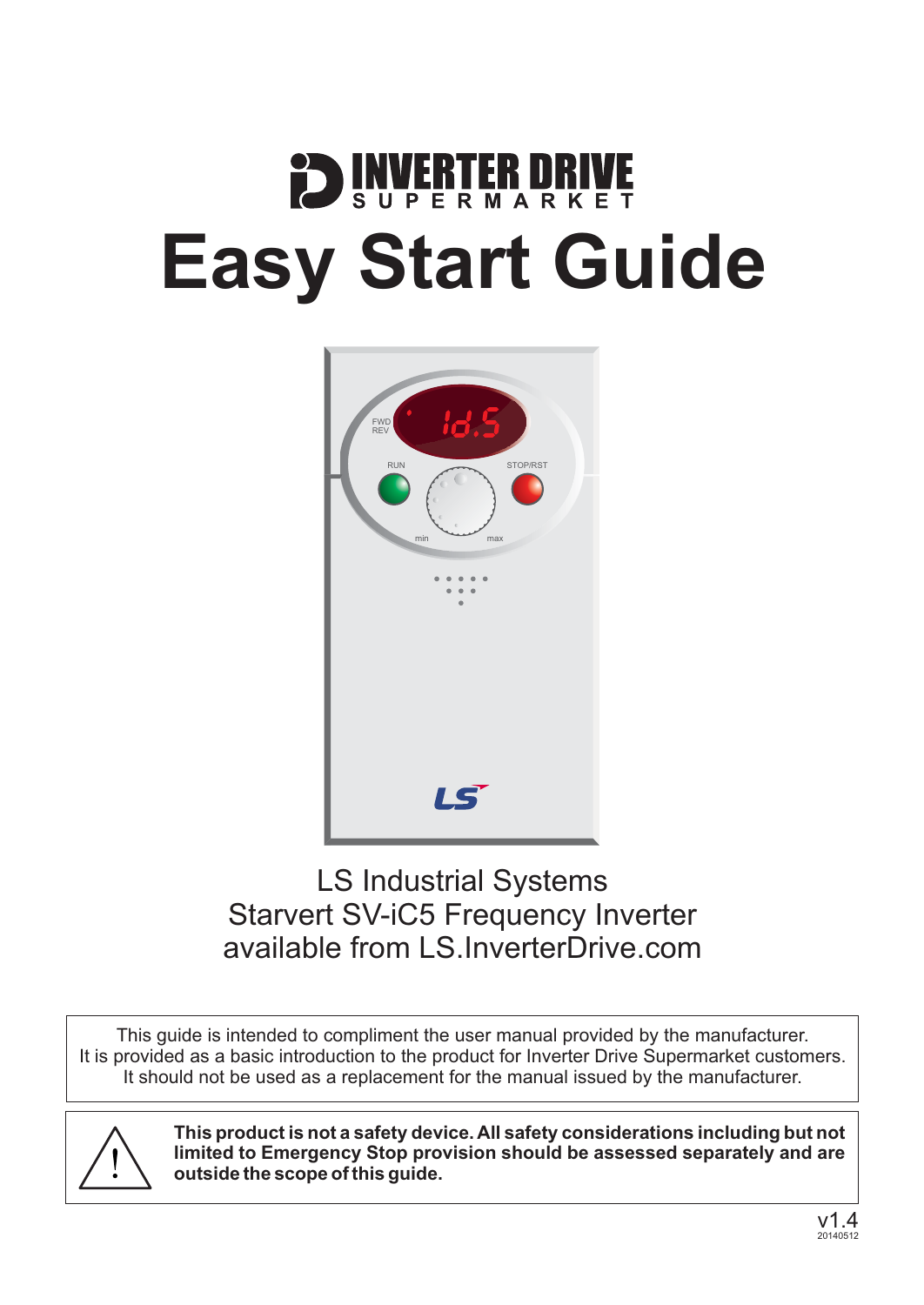### **Contents**

| Page 1  | Contents                                                                 |
|---------|--------------------------------------------------------------------------|
| Page 2  | <b>Power and Motor Connections</b>                                       |
| Page 3  | <b>Motor Connections - Star and Delta</b>                                |
| Page 4  | <b>Parameters - Overview</b>                                             |
|         | Parameters to set before use                                             |
| Page 5  | How to set "Motor no-load current" - H34                                 |
| Page 6  | How to set a Parameter value                                             |
| Page 8  | How to Operate the Inverter                                              |
| Page 9  | How to enable Sensorless Vector Mode                                     |
| Page 10 | How to connect and configure a<br>Potentiometer for remote speed control |
| Page 11 | How to connect and configure a Run/Stop<br>switch                        |
| Page 12 | How to connect and configure a Fwd/Rev<br>switch                         |
| Page 13 | How to Reset the Inverter to Factory Defaults                            |
|         |                                                                          |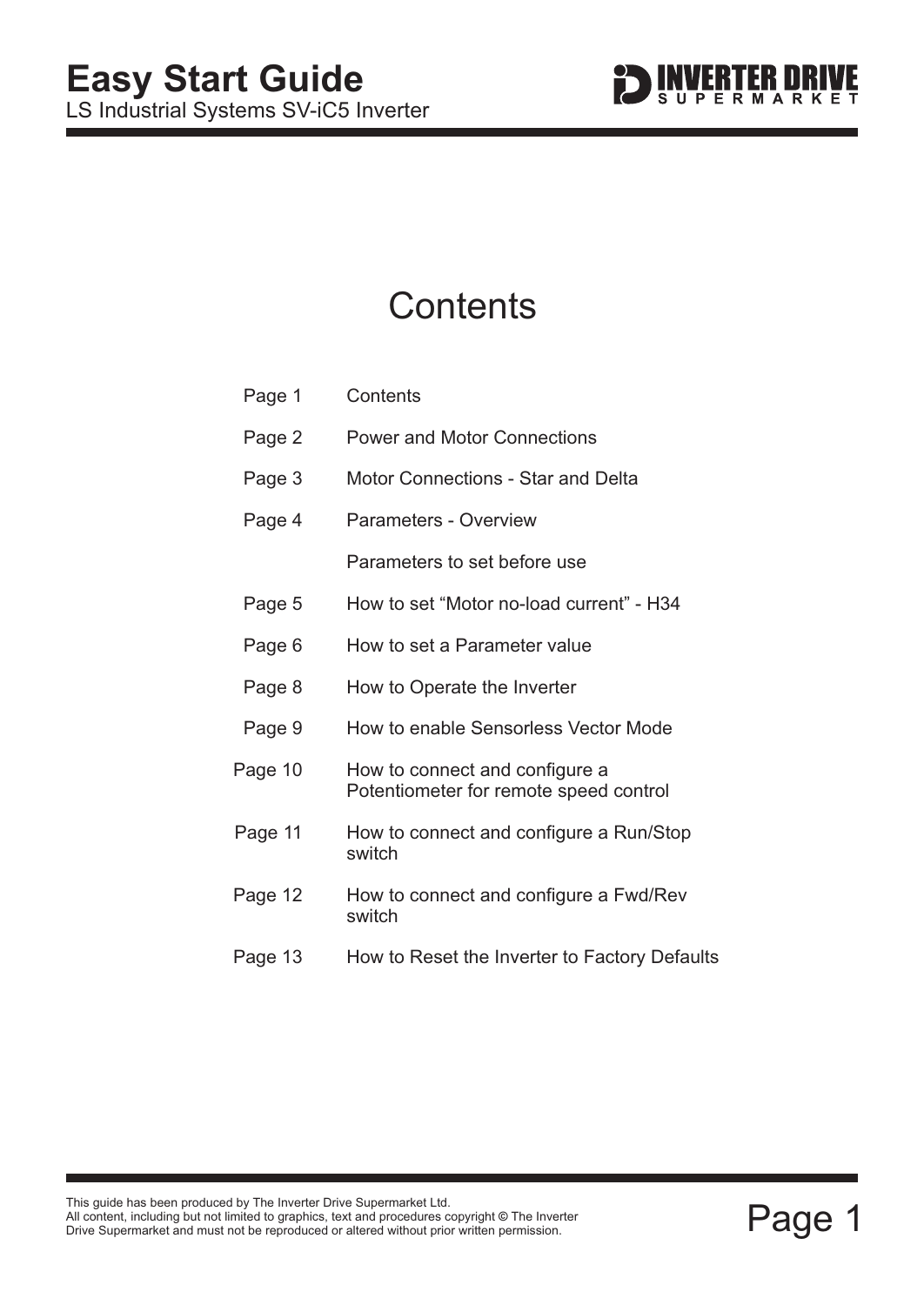

### <span id="page-2-0"></span>1. Power and Motor Connections

**Before commencing, confirm that the iC5 and all cables are completely isolated from the power supply, have been isolated for at least 5 minutes and that the motor is not turning.**



#### **Notes:**

The illustration above is based on 1.5kW and 2.2kW models. The terminal layout for 0.37kW and 0.75kW models is slightly different.

The order of the three phases determines the direction the motor turns.

The smaller green earth terminals are not part of the main termal block.

### **Important:**

#### **Do NOT connect Neutral to the terminal marked N.**

Use screened SY cable between the Inverter and Motor to minimise electromagnetic interference.

Ensure the motor cable screen is earthed at the motor end.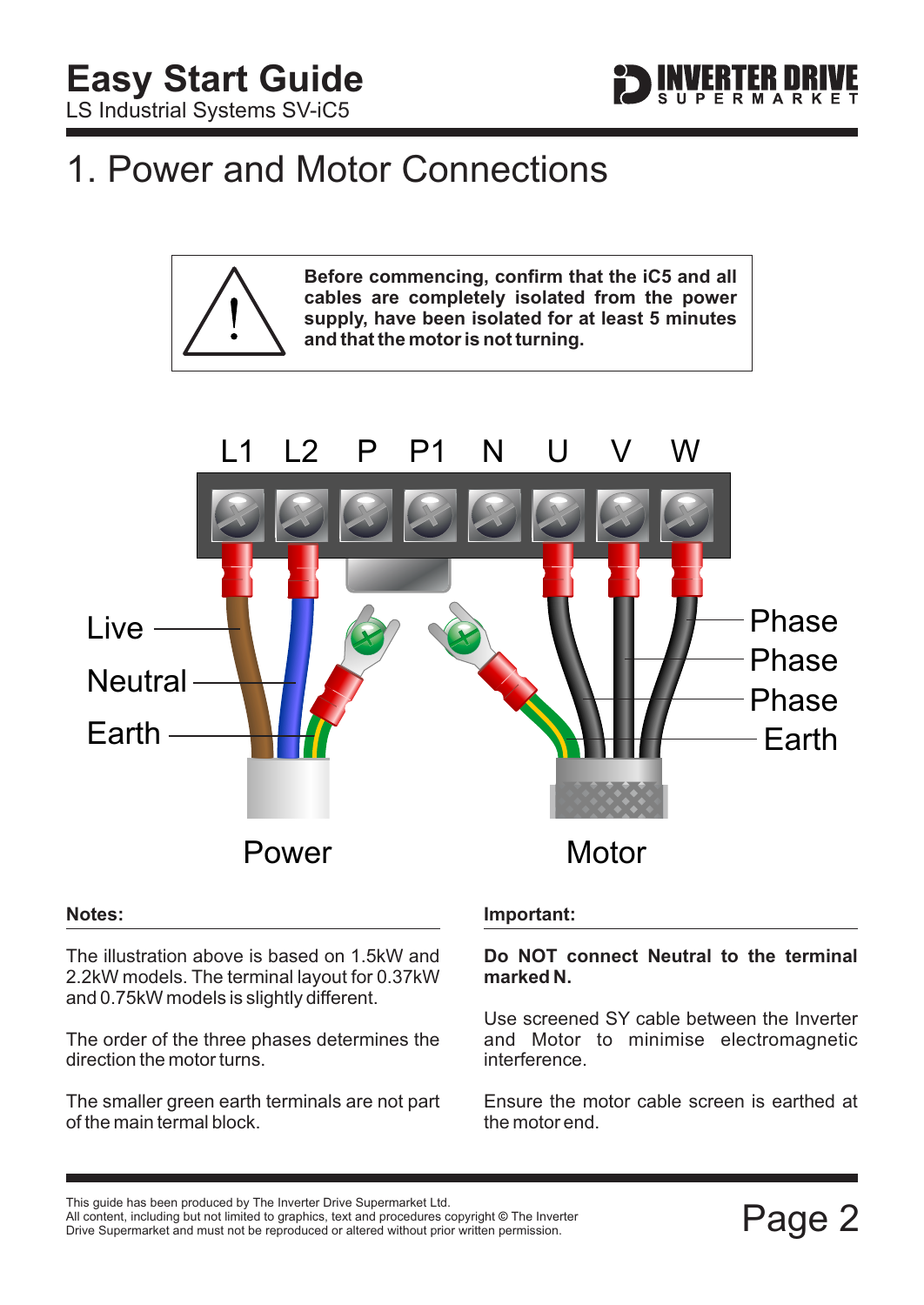

### <span id="page-3-0"></span>2. Motor Connections - Star and Delta

Dual voltage induction motors typically include terminal boxes with six points. The points can be connected together with links in one of two ways to suit one of the two rated voltages.

The two ways of connecting the links are shown below. These are known as "Star" (the higher voltage) or "Delta" (the lower voltage).



The selection of Star or Delta is not optional and must match the supply voltage.

Dual voltage motor nameplates include symbols to represent voltage and full load current in each configuration.

Delta is represented by a triangle and star by a Y (Wye).

### **2.1 Motor connected in STAR (or Wye):**

For safety purposes, Star (shown opposite) is the default configuration for new motors and is sometimes known as "two at one side".

Only two links are required for Star. Double-up the links if changing from Delta to allow the motor to be changed to back in future.

The order of the three phases determines the direction the motor turns.

*Note that the cable screen and earth are connected together at the earth terminal.*

#### **2.2 Motor connected in DELTA:**

The link configuration is shown in the illustration opposite and is sometimes referred to a "three-a-breast".

#### *The LS SV-iC5 converts Single Phase 230V to Three Phase 230V so a 230/400V Motor should be connected in Delta.*

The order of the three phases determines the direction the motor turns.

*Note that the cable screen and earth are connected together at the earth terminal.*

This guide has been produced by The Inverter Drive Supermarket Ltd.<br>All content, including but not limited to graphics, text and procedures copyright © The Inverter<br>Drive Supermarket and must not be reproduced or altered w All content, including but not limited to graphics, text and procedures copyright © The Inverter Drive Supermarket and must not be reproduced or altered without prior written permission.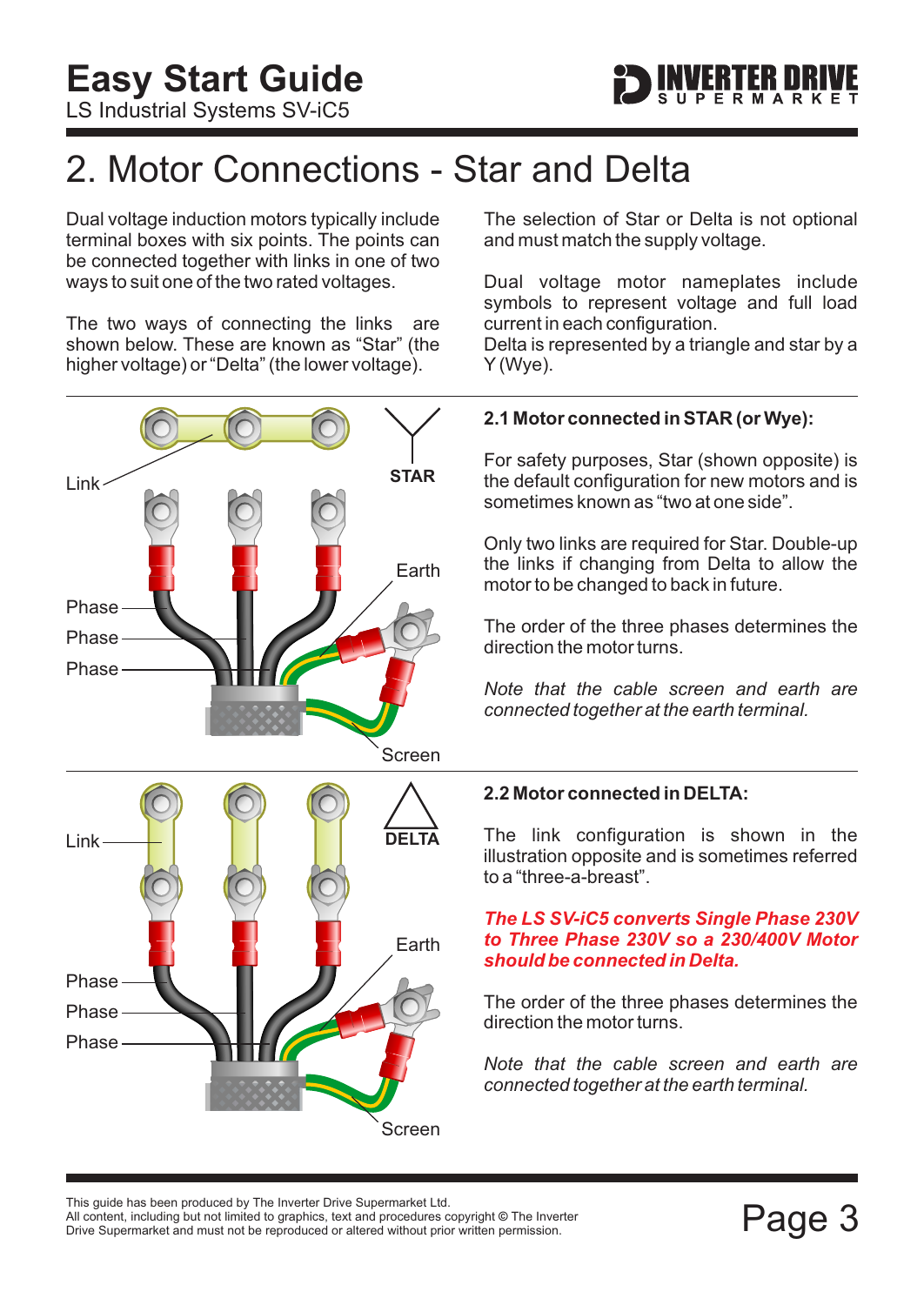# <span id="page-4-0"></span>3. Parameters - overview

The iC5 contains a number of settings which can be changed to tailor it for use in a wide range of applications. These settings are known as parameters.

Parameters are typically referred to by code or number (eg. F21 = Max Output Frequency) with a description available in the manual.

The parameters contain critical information essential to the correct operation of the iC5. Therefore, they should at least be checked by the user before it is operated for the first time. The parameters listed in section 4 are intended to provide a starting point to allow for basic operation of the iC5 Inverter.

### 4. Parameters to set before use

Set the following parameters to allow the iC5 to run in standard mode with Run, Stop and Speed Control from the integral keypad.

If any of the parameters have been changed previously, follow the procedure in [section 12](#page-13-0) to reset the iC5 to Factory Defaults.

### **4.1 Parameters in the Drive Group Press left/right to find 0.0 then up/down to find parameter**

|     | <b>Parameter   Description</b> | How to set                                |
|-----|--------------------------------|-------------------------------------------|
| drv | <b>Run/Stop Command Source</b> | Set to 0 for Run/Stop buttons on the iC5. |
| Fra | Speed Command Source           | Set to 2 to use the dial on the iC5.      |

#### **4.2 Parameters in Function Group 1 - "F" Press left/right to find F0 then up/down to find parameter number**

| <b>Parameter</b> | <b>Description</b>         | How to set                                                                                |
|------------------|----------------------------|-------------------------------------------------------------------------------------------|
| F <sub>21</sub>  | Max Output Frequency in Hz | Default is 60. Change to 50 to limit all frequency-related parameters except F22 to 50Hz. |
| F <sub>22</sub>  | <b>Base Frequency</b>      | Default is 60. Change to 50 for 50Hz motor.                                               |
| F <sub>24</sub>  | Enable Max/Min Frequency   | Default is 0 (off). Set to 1 to enable parameters F25 and F26 for future use.             |
| F <sub>25</sub>  | Frequency high limit       | Default is 60. Change to 50 to limit maximum run speed to 50Hz.                           |
| F <sub>26</sub>  | Frequency low limit        | Default is 0.5. Change as required to limit minimum run speed in Hz.                      |
| F <sub>27</sub>  | <b>Torque Boost</b>        | Default is 0 (off). Set to 1 to improve starting Torque.                                  |
| F <sub>50</sub>  | <b>Thermal Overload</b>    | Default is 0 (off). Set to 1 to enable Thermal Overload Protection.                       |

#### **4.3 Parameters in Function Group 2 - "H" Press left/right to find H0 then up/down to find parameter number**

| Press lettright to find no then up/down to find parameter number |                                 |                                                                            |
|------------------------------------------------------------------|---------------------------------|----------------------------------------------------------------------------|
| <b>Parameter</b>                                                 | <b>Description</b>              | How to set                                                                 |
| H30                                                              | Motor Power in kW               | Set to match motor nameplate - eq. 0.75 for 0.75 kW, 1.5 for 1.5 kW etc.   |
| H31                                                              | Number of Motor Poles           | Set to match motor nameplate - eq. 2700-3000RPM = 2, 1350-1500RPM = 4 etc. |
| H32                                                              | Motor Slip in Hz                | Calculate: (Motor Frequency - ((Motor RPM x Poles) / 120))                 |
| H <sub>33</sub>                                                  | Motor Full Load Current in Amps | Set to match motor nameplate - eq. 4.7                                     |
| H34                                                              | Motor No-Load Current in Amps   | See section 5 for details of how to correctly set this value.              |

#### **4.4 Parameters in the I/O Group - "I" Press left/right to find I0 then up/down to find parameter number**

| Press leithight to find it then up/down to find parameter number |                             |                                                                                          |
|------------------------------------------------------------------|-----------------------------|------------------------------------------------------------------------------------------|
|                                                                  | Parameter Description       | How to set                                                                               |
| 15                                                               | Max Potentiometer Frequency | Default is 60. Change to 50 for 50Hz output when the keypad potentiometer is at maximum. |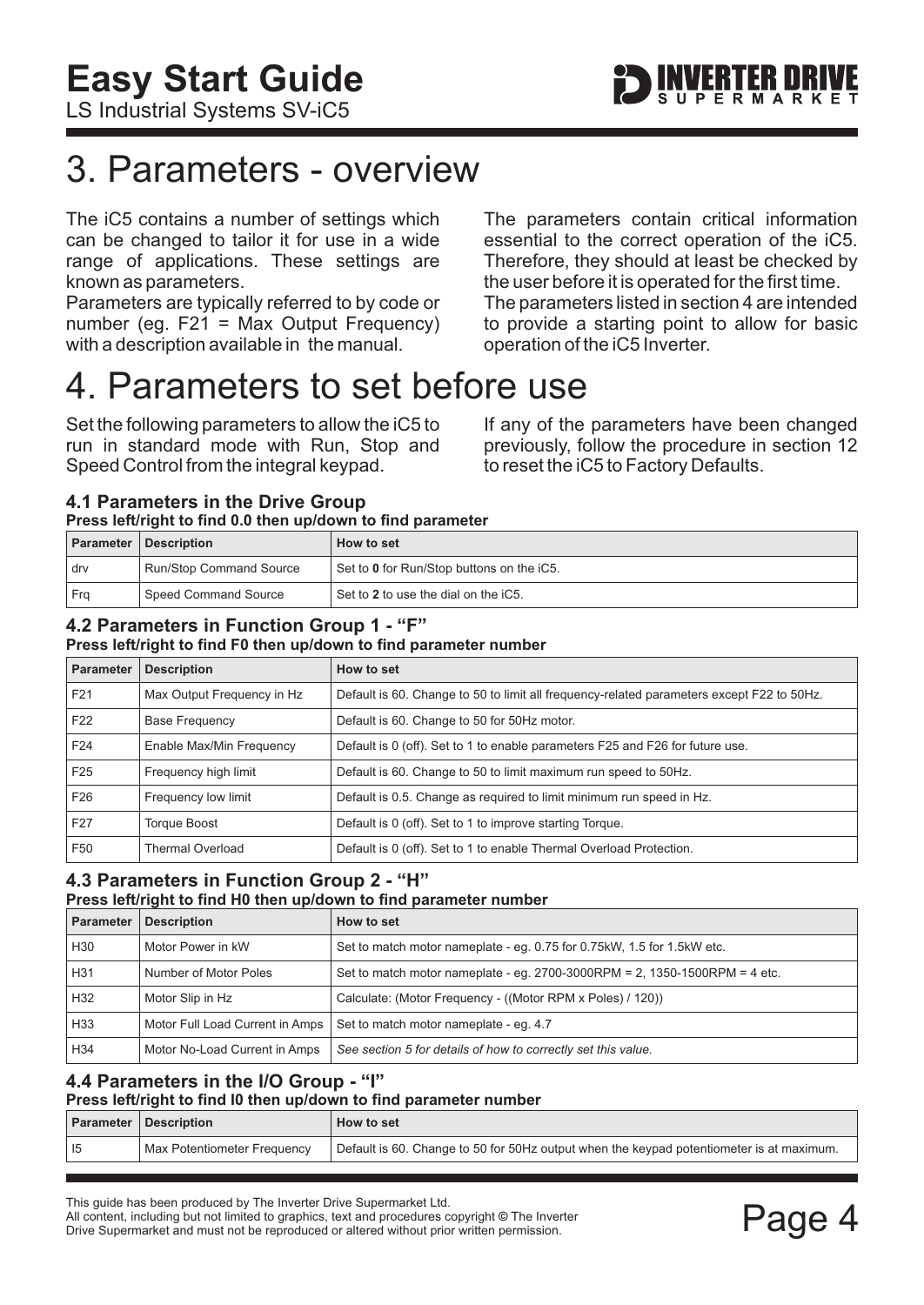### <span id="page-5-0"></span>5. How to set "Motor no-load current" - H34

Motor no load current is an important parameter to set to get the best possible motor performance.

Correctly set, it allows the Inverter to maintain the precise output current to suit the motor and significantly improves torque at lower speeds.

The procedure involves running the motor offload at it's rated speed and making a note of output current. This value is then set in parameter H34.

Once set, this can be confirmed by running the motor off-load at 50Hz and 5Hz and noting that the output current is the same in both cases.

### **5.1 How to determine "Motor no-load current" by operating the iC5.**



NPN PNP STOP/RST **FWD** REV min max

**5.1.1 Use the dial to set the frequency to 50Hz and start the motor.**

#### **Motor no-load current can only be determined with the motor running off-load. Decouple the motor from the machine before beginning!**

Turn the dial clockwise until the display shows 50.0 as illustrated opposite. Then press the green "Run" button to start the motor. As the motor accelerates the display will track frequency from 0.0 to 50.0.

Once the Inverter has reached 50.0Hz proceed to the step below.

#### **5.1.2 Use the navigation pad to locate the "CUr" parameter.**

Press the down arrow on the navigation pad until "CUr" is displayed (as shown opposite). "CUr" is a read-only parameter which displays output current inAmps.

Press the navigation pad to select "Cur". The output current will be displayed.

**Make a note of this value. It is "Motor no-load current" inAmps and must be set in parameter H34.**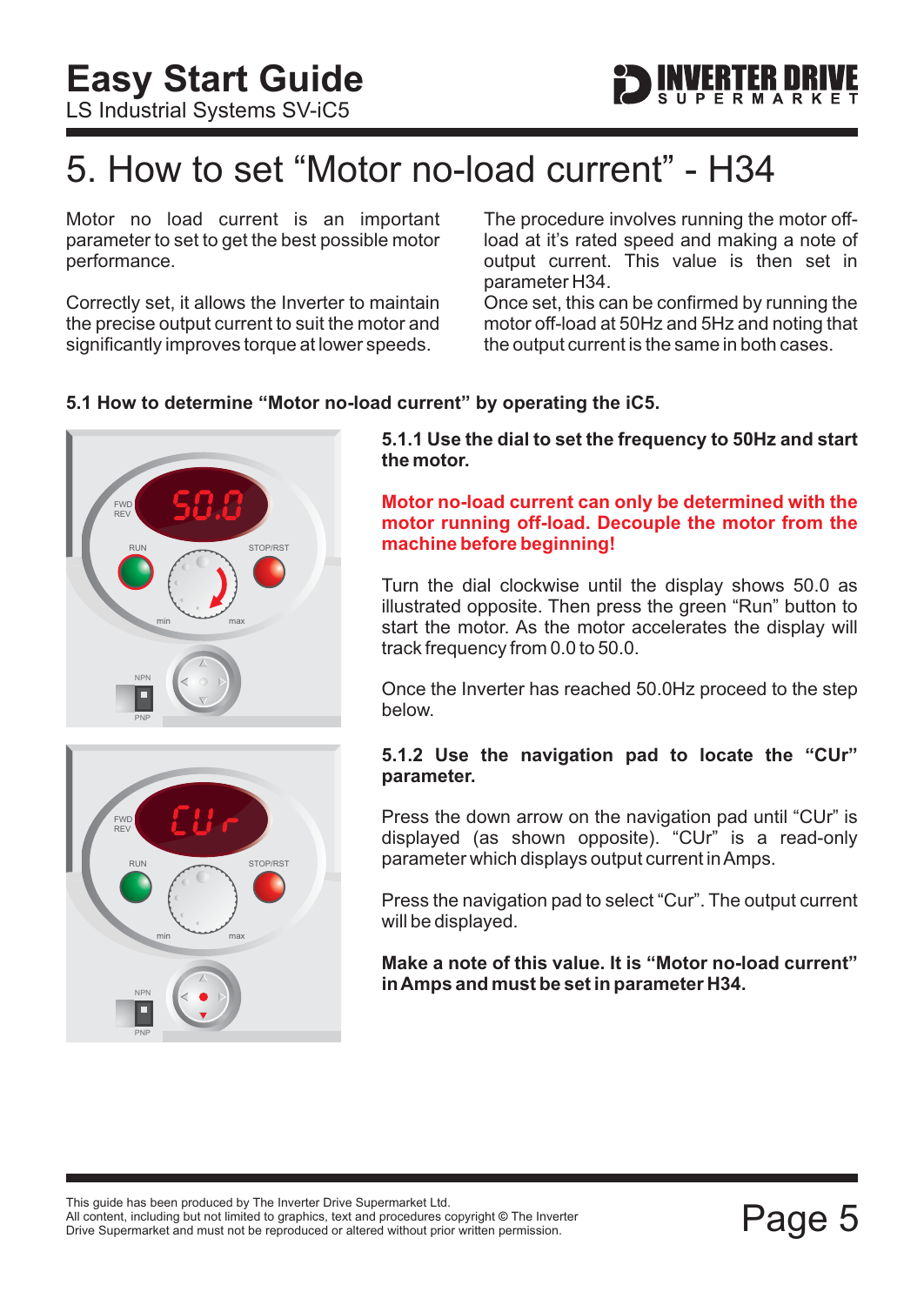

### <span id="page-6-0"></span>6. How to set a Parameter value





NPN PNP STOP/RST FWD REV min max

**6.1 Use the left and right arrows on the navigation pad to move between parameter groups.**

From the initial screen (shown opposite), press the right arrow on the navigation pad to move between each of the four parameter groups. Select "H0".



**6.2 Use the up and down arrows on the navigation pad to move between parameters within the selected parameter group.**



In this example, we will set Parameter H33 (Function Group 2 "H", Parameter number 33) which is motor rated current.

Press the up arrow on the navigation pad repeatedly to move from H0 to H1, H2, H3 etc. until you reach H33.

### **6.3 Press the navigation pad to edit a parameter.**

Once the desired parameter is shown on the display, in this case H33, press the navigation pad to select it.

In some cases, it is possible to accidentally press an arrow key instead of the navigation pad. In this case, ensure you re-select parameter H33 before attempting to press the navigation pad again.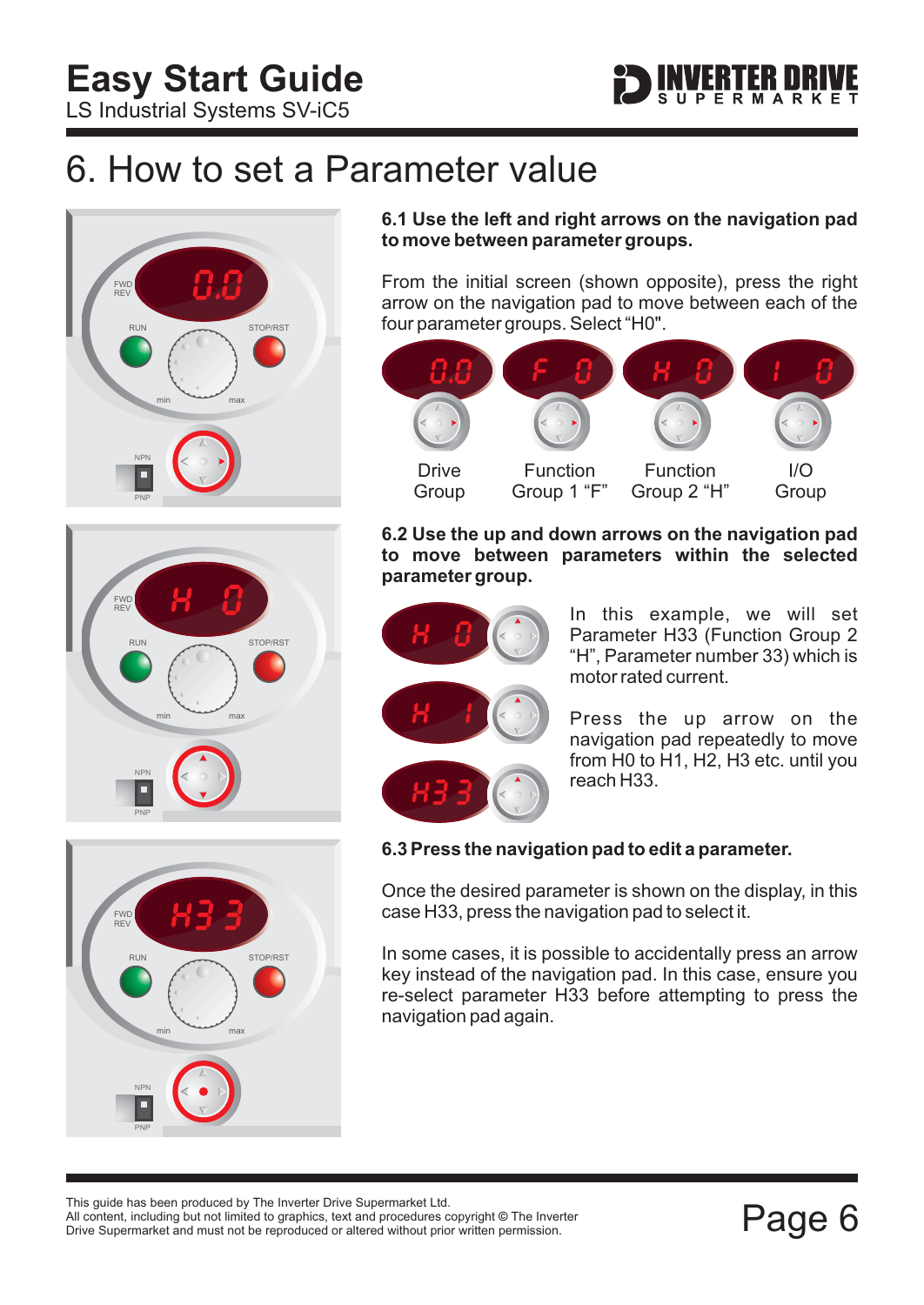# **Easy Start Guide**

LS Industrial Systems SV-iC5





RUN STOP/RST

min max

**6.4 Use the left and right arrows on the navigation pad to move between digits. Use the up and down arrows to increase or decrease the digit value.**

In this example, the motor nameplate states 4.7A at 230V so we will change the default value from 5.0 to 4.7.



Press up to change to 0 to 7

Press left to change digit



Press down to change 5 to to 4

### **6.5 Press the navigation pad to save changes. Press the navigation pad again to confirm.**

Once the value of H33 has been changed to 4.7 press the navigation pad to save changes.

The display will then flash indicating that the change needs to be confirmed.

Press the navigation pad again to confirm the change or wait to cancel the change and return to the edit screen in the previous step.



NPN

FWD REV

PNP

### **6.6 Parameter value is set.**

Now H33 has been successfully set. The screen will return to the parameter list.

Repeat the steps above to set the value of other parameters. See [section 4](#page-4-0) for recommended settings.

Press the left or right keys on the navigation pad to return to the Drive Group (ie. the group which does not start with F, H or I).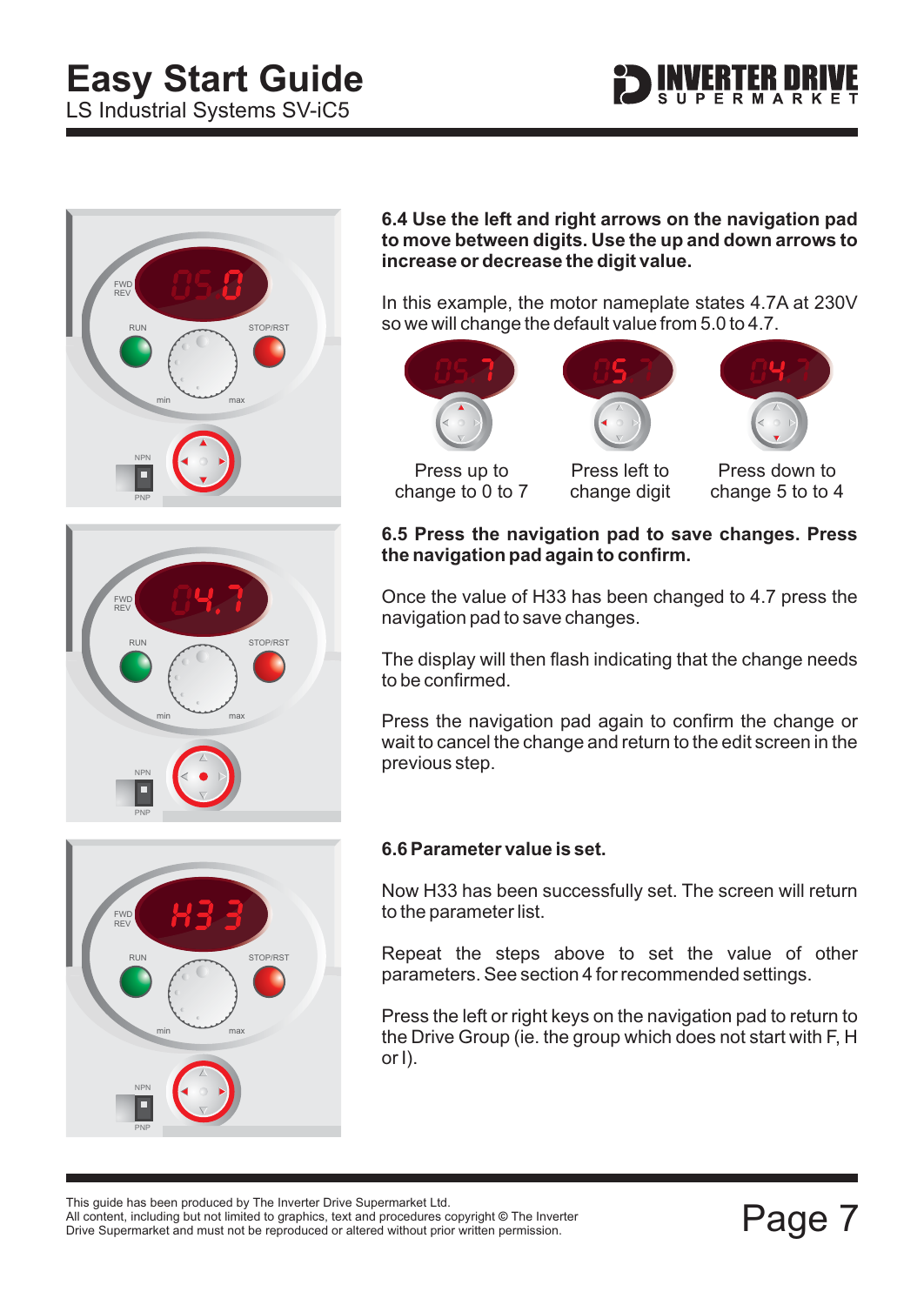

### <span id="page-8-0"></span>7. How to operate the Inverter



### **7.1 Use the dial to set the required speed.**

Turn the dial clockwise to increase speed and anticlockwise to decrease speed.

The display will change to show the current speed frequency reference in Hz.



### **7.2 Press the green "Run" button to start the motor.**

The green "Run" button will start the motor. The motor will accelerate to the speed set by the dial (see step 1 above) in the time defined by the "ACC" parameter found in the "Drive" parameter group.

Motor speed can be changed whilst the motor is running by turning the dial clockwise (faster) or anti-clockwise (slower).

When the motor is running, the "FWD" light will be displayed.



### **7.3 Press the red "Stop/Rst" button to stop the motor.**

The red "Stop/Rst" button will stop the motor.

The time taken (in seconds) to stop the motor is determined by the "dEC" parameter which can be found in the "Drive" parameter group.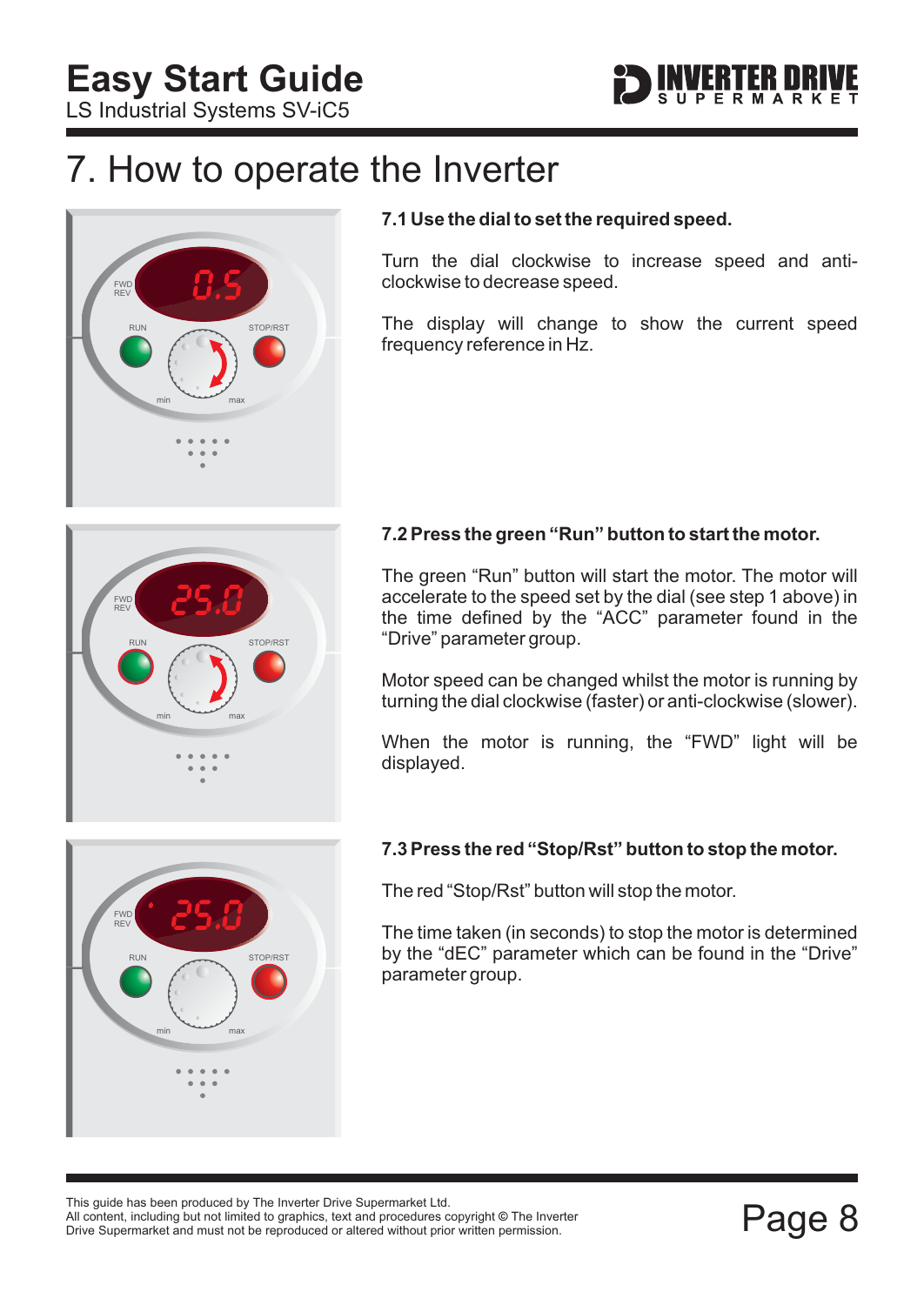### <span id="page-9-0"></span>8. How to enable Sensorless Vector Mode

The standard operating mode of the iC5 Inverter is VxF. This is the simplest form of operation and controls Volts and Frequency to vary the speed of a standard Induction Motor.

The iC5 can also operate in Sensorless Vector mode. This can improve motor performance without requiring a separate feedback device.

Sensorless Vector mode operates in the same way as VxF but performs a number of calculations to improve low speed torque. This requires an "ID" run during which the Inverter runs the motor for approx. 1 minute at various speeds to gather the necessary data. **Decouple the motor from the machine before starting an ID run.**

#### **8.1 Parameters in Function Group 2 - "H" Press left/right to find H0 then up/down to find parameter number**

|     | <b>Parameter Description</b> | How to set                                                                   |
|-----|------------------------------|------------------------------------------------------------------------------|
| H40 | <b>Control Mode</b>          | Default is 0. Change to 3 to enable Sensorless Vector Mode.                  |
| H41 | Auto-tuning                  | Default is 0. Ensure motor is off-load before changing to 1 to begin ID run. |

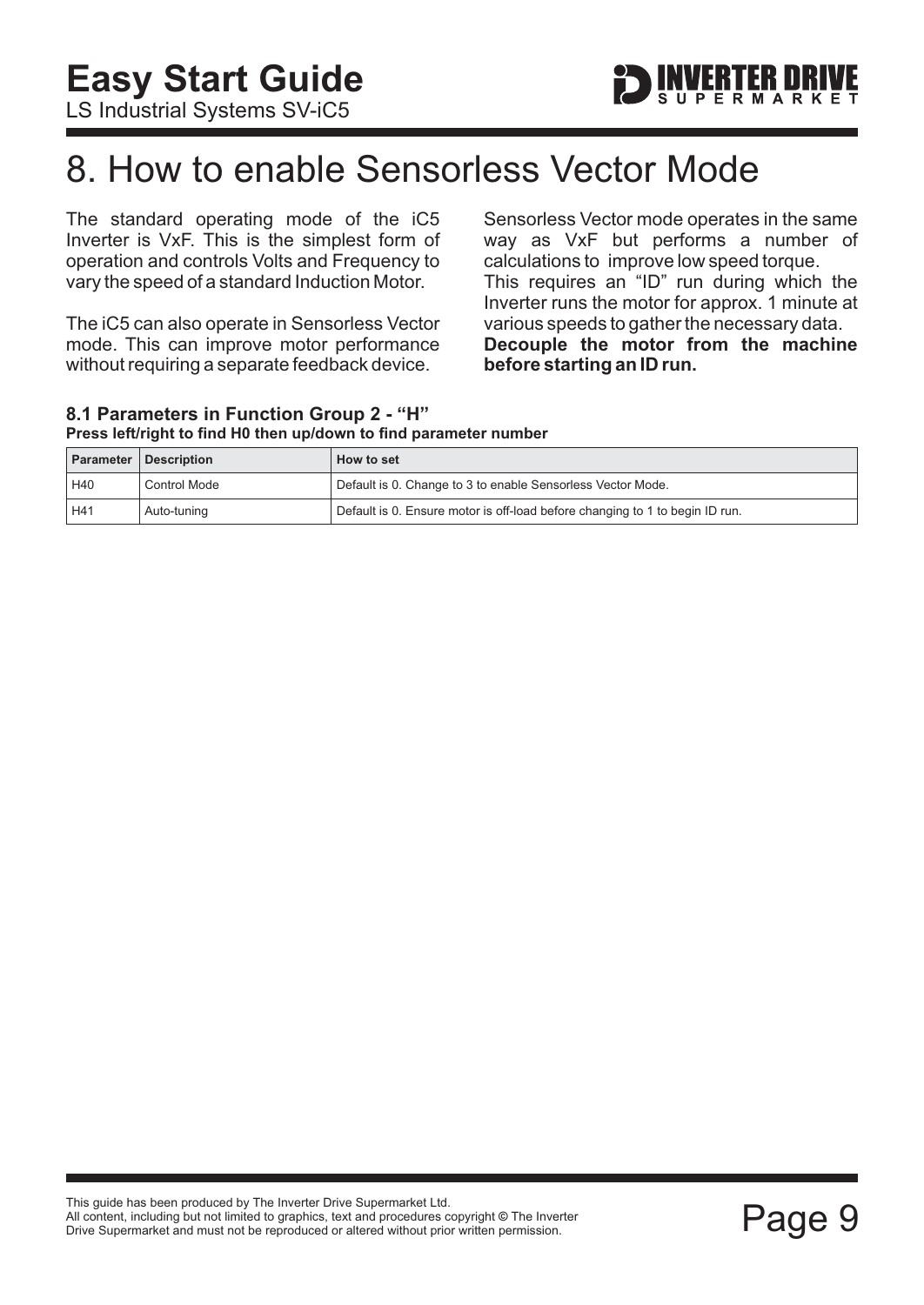

### <span id="page-10-0"></span>9. How to connect and configure a Potentiometer for remote speed control

If the integrated speed control dial is unsuitable for the application, a remote Potentiometer can be used instead.

This provides the benefit of allowing motor speed to be controlled from a more convenient location such as a cabinet door (if the iC5 is cabinet-mounted) or on the machine itself.

A Potentiometer of 10kOhm rating should be used.

The number of turns depends on the application but both single turn and ten turn Potentiometers are available from The Inverter Drive Supermarket at InverterDrive.com.

#### **9.1 Parameters to change in the Drive Group Press left/right to find 0.0 then up/down to find parameter number**

| <b>Parameter</b> | <b>Description</b>            | How to set                                                                          |
|------------------|-------------------------------|-------------------------------------------------------------------------------------|
| Fra              | Speed Command Source          | Set to 3 to enable 0-10V via 10kOhm Potentiometer                                   |
| 19               | V1 input max voltage          | Set to 10 to enable maximum speed at 10V (potentiometer rotated to maximum)         |
| 110              | Frequency corresponding to 19 | Set to 50 for 50Hz output frequency at 10V. Can be increased/decreased if required. |



### **9.2 Connecting the Potentiometer**

A wiring diagram is shown in the illustration opposite. The most important connection at the Potentiometer end is the centre terminal or "wiper".

The wiper will output a variable voltage between 0 and 10 volts and should be connected to the V1 terminal at the Inverter end. It is this voltage which provides the speed signal with 0V being slowest and 10V fastest.

If the rotation of the Potentiometer is the opposite to that required (ie. turn anticlockwise to increase speed instead of clockwise) reverse connections VR and CM.

Use shielded SY cable between Potentiometer and Inverter and ensure that the cable screen is earthed at the green earth terminal on the Inverter.

*Note: Parameter I10 cannot exceed the maximum frequency limit set in parameter F25 (see [section 4\)](#page-4-0).*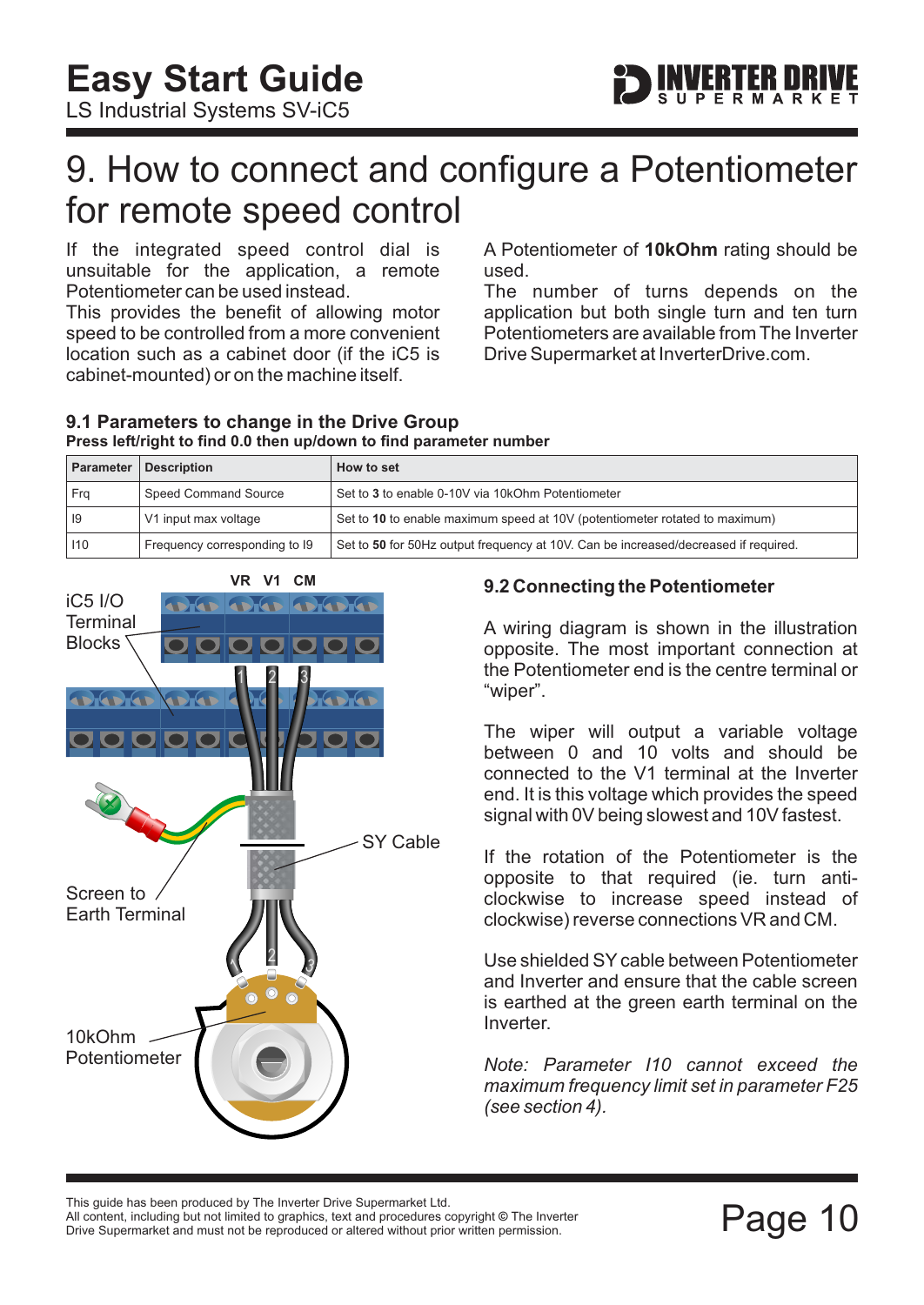# <span id="page-11-0"></span>10. How to connect and configure a Run/Stop switch

The parameters described in [Section 4](#page-4-0) enable Run/Stop operation via the red and green buttons on the Inverter.

If this is unsuitable for the application, a remote Run/Stop switch can be used instead.

Note that once this procedure is complete, the Run/Stop buttons on the Inverter can no longer be used.

**ERTER DRI** 

**Important: P1 refers to the P1 I/O terminal and NOT the P1 power terminal.**

#### **10.1 Parameters to change in the Drive Group Press left/right to find 0.0 then up/down to find parameter number**

|     | <b>Parameter   Description</b> | How to set                              |
|-----|--------------------------------|-----------------------------------------|
| drv | <b>Run/Stop Command Source</b> | Set to 1 for Programmable Input 1 "P1". |

### iC5 I/O ADIAD ADIAD ADIADIAN **Terminal** Blocks **CM P1** DADIA **ADIAN ADIADIAN**  $\bullet$   $\bullet$   $\bullet$   $\bullet$ 1 2 Screen to SY Cable Earth Terminal 1 2 Ω Switch

### **10.2 Connecting the Switch**

A wiring diagram is shown in the illustration opposite.

The CM terminal output is 24V DC when the Inverter is connected to a power supply. This is provided as a 24V output only and has no other function.

When the P1 terminal receives 24V (ie. when the circuit with CM is complete), Run is enabled and motor will turn. Conversely, when it receives 0V (ie. when the circuit with CM is broken), Run is disabled and the motor will stop.

This behaviour is known as a **Digital Input**.

Any 24V DC signal connected to P1 will cause the Inverter to run. This can be useful if an external source such as a PLC is controlling the Inverter. If the 24V DC signal is external, a connection to CM is not required.

Use shielded SY cable between the switch and Inverter and ensure that the cable screen is earthed at the green earth terminal on the Inverter.

Note that although 2 core SY cable is shown in the illustration opposite, multi-core SY cable can be used if several digital inputs are to be used.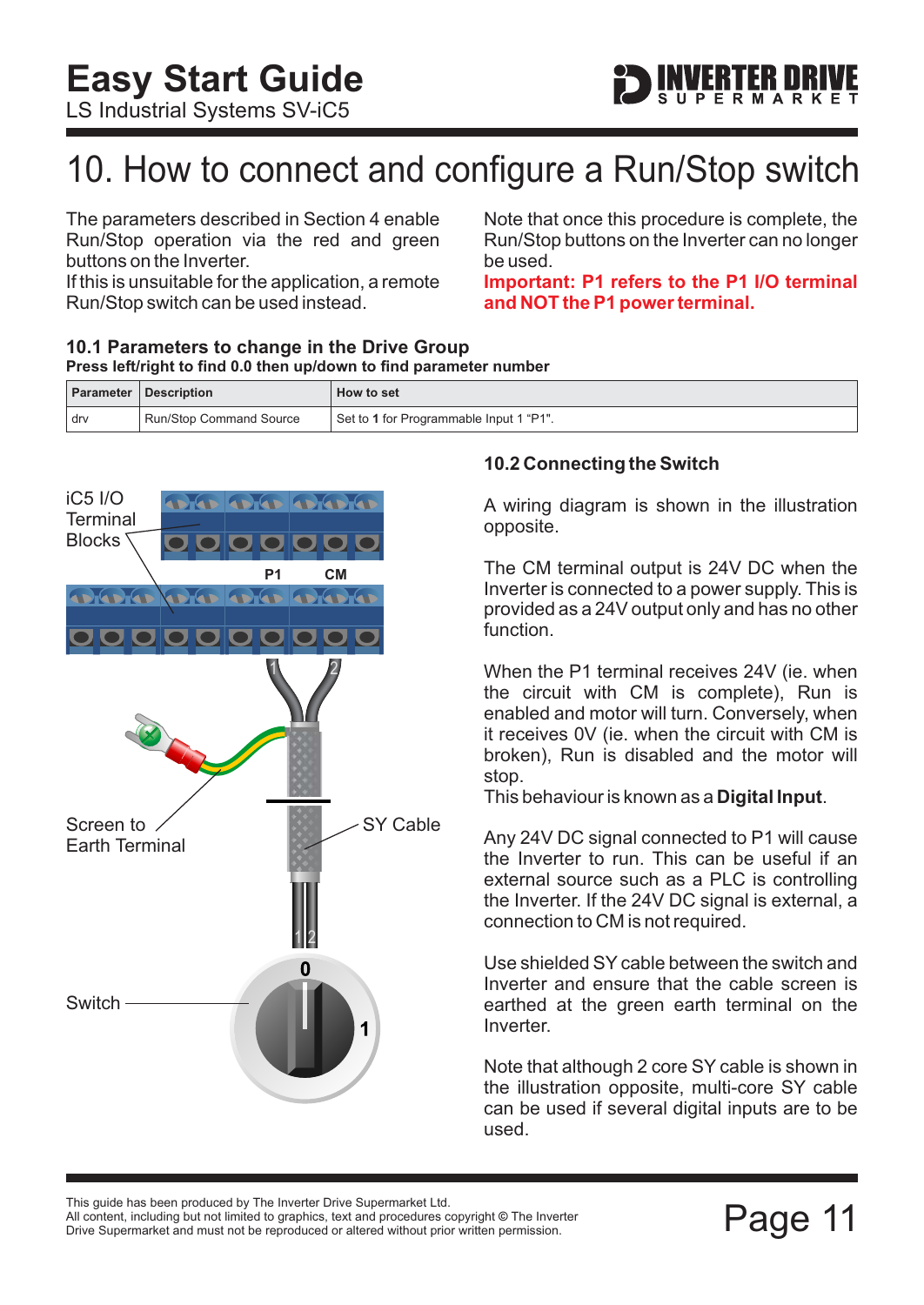# <span id="page-12-0"></span>11. How to connect and configure a Fwd/Rev switch

The parameters described in Section 4 enable Run/Stop operation via the red and green buttons on the Inverter.

[Section 10](#page-11-0) explains how to enable remote Run/Stop via a switch instead.

This section extends the functionality added in [section 10](#page-11-0) to include Run Forward/ Reverse as well as Stop.

**ERTER DRI** 

**Important: P1 and P2 refer to the P1 / P2 I/O terminals NOT P1 / P2 power terminals.**

#### **11.1 Parameters to change in the Drive Group (skip if [section 10](#page-11-0) completed) Press left/right to find 0.0 then up/down to find parameter number**

|     | <b>Parameter   Description</b> | How to set                              |
|-----|--------------------------------|-----------------------------------------|
| drv | <b>Run/Stop Command Source</b> | Set to 1 for Programmable Input 1 "P1". |



### **11.2 Connecting the Switch**

A wiring diagram is shown in the illustration opposite. The switch used is a DPDT centre off type.

The CM terminal provides a 24V DC output as described in [section 10.](#page-11-0)

When the switch is moved to the "F" (Forward) position, the circuit between P1 and CM is completed and the motor will turn forwards as described in [section 10.](#page-11-0)

In addition, when the switch is moved to the "R" (Reverse) position, the circuit between P2 and CM is completed and the motor will turn in reverse.

Returning the switch to position "0" (off) will stop the motor.

This behaviour uses two **Digital Inputs**.

If both P1 and P2 receive 24V signals, the motor will stop.

Any 24V DC signal from an external source such as a PLC connected to P1 or P2 will cause the Inverter to run forwards or backwards.

Use shielded SY cable between the switch and Inverter and ensure that the cable screen is earthed as described in [section 10.](#page-11-0)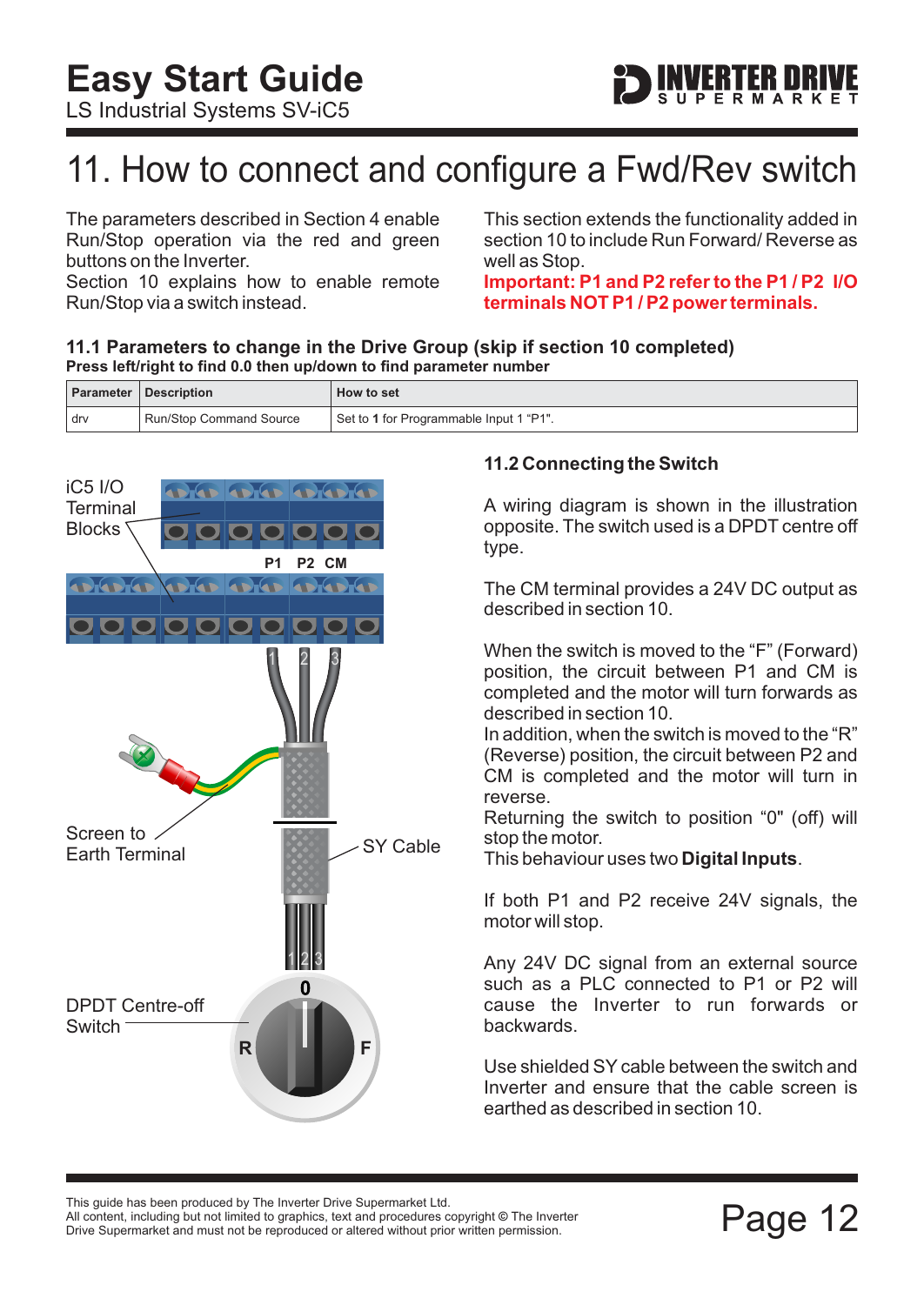<span id="page-13-0"></span>**Easy Start Guide**

LS Industrial Systems SV-iC5

# **ERTER DRI**

### 12. How to reset the Inverter to Factory Defaults



RUN STOP/RST

min max

### **12.1 Use the navigation pad to navigate to parameter H93.**

From the home screen, press the right arrow on the navigation pad twice to move to Parameter function group 2 "H".

Then, press the down arrow three times to navigate to "H93".

*Note: If you are unsure if the display is showing the home screen, power-off the iC5 for 60 seconds before switching back on.*

#### **12.2 Press the navigation pad to change the value of parameter H93.**

Once the display shows "H93", press the navigation pad to select the parameter and edit it's value.

The display will show the default value of "0".



NPN

FWD REV

PNP

### **12.3 Press the up arrow on the navigation pad to change the value from 0 to 1.**

Press the up arrow on the navigation pad once to change the value of H93 from 0 to 1.

Press the navigation pad to save the changes. The display will flash to indicate that the change needs to be confirmed.

Press the navigation pad again to confirm the change. The display will return to H93.

All parameters have now been reset to factory defaults.